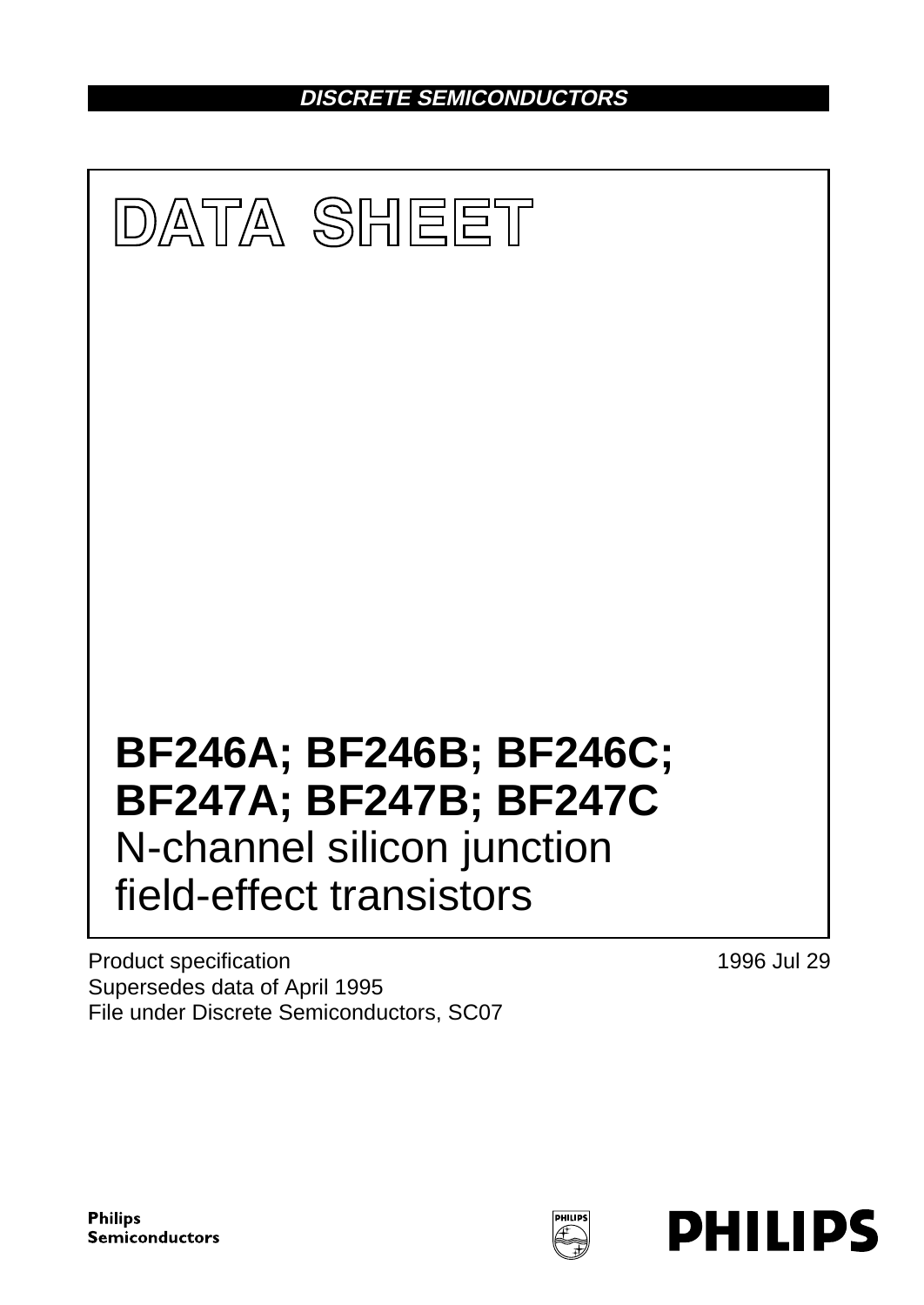### **FEATURES**

- Interchangeability of drain and source connections
- $\bullet$  High  $I_{DSS}$  range
- Frequency up to 450 MHz.

### **APPLICATIONS**

- VHF and UHF amplifiers
- Mixers
- General purpose switching.

#### **DESCRIPTION**

General purpose N-channel symmetrical silicon junction field-effect transistors in a plastic TO-92 variant package.

### **CAUTION**

The device is supplied in an antistatic package. The gate-source input must be protected against static discharge during transport or handling.

# **BF246A; BF246B; BF246C; BF247A; BF247B; BF247C**

#### **PINNING**

| <b>PIN</b> | <b>SYMBOL</b>                 | <b>DESCRIPTION</b> |
|------------|-------------------------------|--------------------|
|            | <b>BF246A: BF246B: BF246C</b> |                    |
|            | d                             | drain              |
| 2          | g                             | gate               |
| 3          | s                             | source             |
|            | <b>BF247A: BF247B: BF247C</b> |                    |
|            | d                             | drain              |
| 2          | s                             | source             |
| 3          |                               | gate               |





### **QUICK REFERENCE DATA**

| <b>SYMBOL</b>           | <b>PARAMETER</b>               | <b>CONDITIONS</b>                              | MIN.   | TYP.                     | MAX.    | <b>UNIT</b> |
|-------------------------|--------------------------------|------------------------------------------------|--------|--------------------------|---------|-------------|
| $V_{DS}$                | drain-source voltage           |                                                |        |                          | ±25     | V           |
| V <sub>GSoff</sub>      | gate-source cut-off voltage    | $I_D$ = 10 nA; $V_{DS}$ = 15 V                 | $-0.6$ |                          | $-14.5$ | $\vee$      |
| <b>l</b> <sub>DSS</sub> | drain current                  | $V_{DS}$ = 15 V; V <sub>GS</sub> = 0           |        |                          |         |             |
|                         | BF246A; BF247A                 |                                                | 30     | $\overline{\phantom{0}}$ | 80      | mA          |
|                         | BF246B; BF247B                 |                                                | 60     | $\overline{\phantom{0}}$ | 140     | mA          |
|                         | BF246C; BF247C                 |                                                | 110    | $\overline{\phantom{0}}$ | 250     | mA          |
| $P_{\text{tot}}$        | total power dissipation        | up to $T_{amb} = 50 °C$                        |        |                          | 400     | mW          |
| ly <sub>fs</sub> l      | forward transfer admittance    | $I_D$ = 10 mA; $V_{DS}$ = 15 V;<br>$f = 1$ kHz | 8      |                          |         | mS          |
| $C_{rs}$                | reverse transfer capacitance   | $I_D$ = 10 mA; $V_{DS}$ = 15 V;<br>$f = 1$ MHz |        | 3.5                      |         | pF          |
| $T_i$                   | operating junction temperature |                                                |        |                          | 150     | $^{\circ}C$ |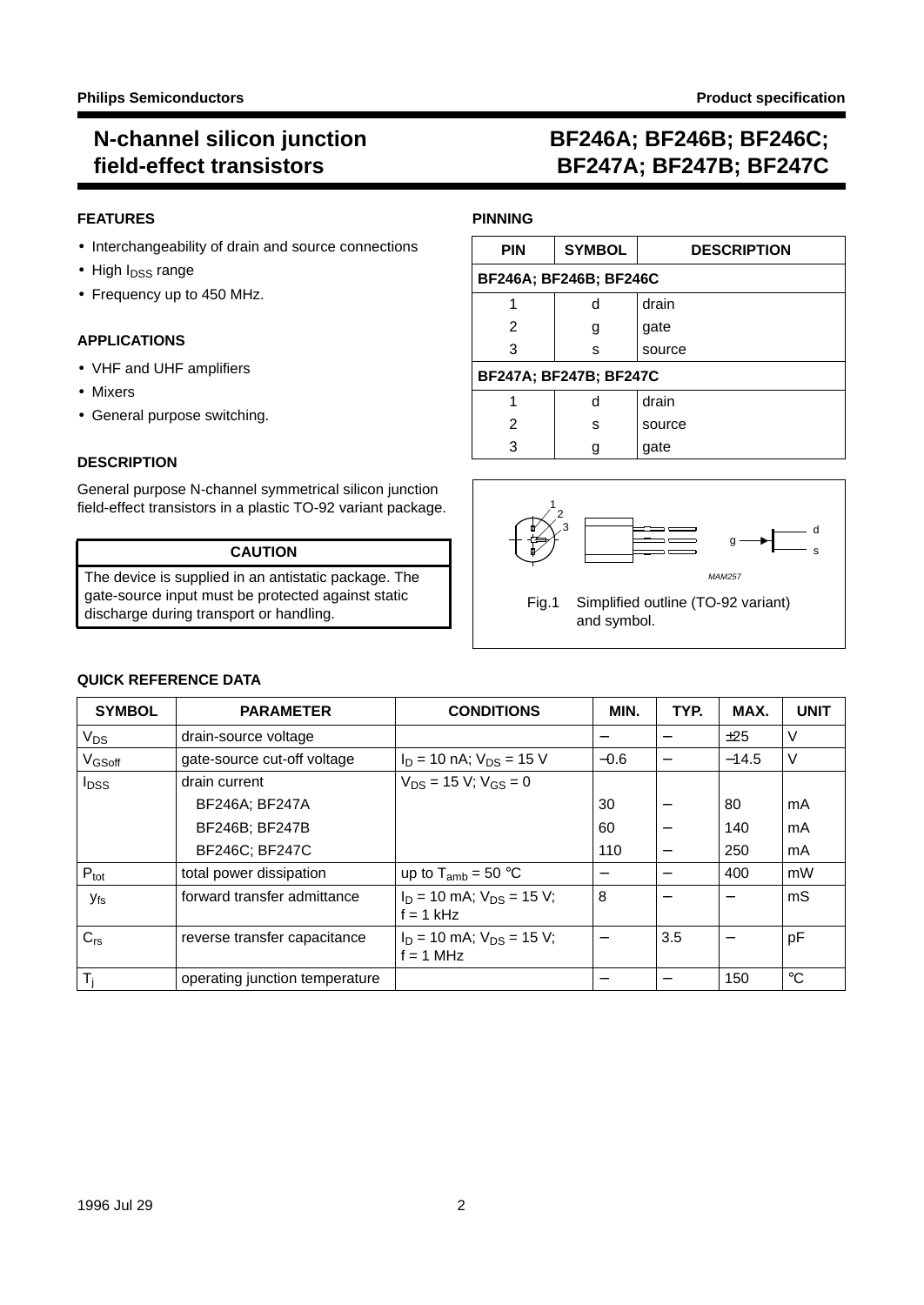# BF246A; BF246B; BF246C; BF247A; BF247B; BF247C

# **LIMITING VALUES**

In accordance with the Absolute Maximum Rating System (IEC 134).

| <b>SYMBOL</b>    | <b>PARAMETER</b>               | <b>CONDITIONS</b>       | <b>MIN</b> | MAX.   | <b>UNIT</b> |
|------------------|--------------------------------|-------------------------|------------|--------|-------------|
| $\rm V_{DS}$     | drain-source voltage           |                         |            | ±25    |             |
| ΙG               | gate current                   |                         |            | 10     | mA          |
| $P_{\text{tot}}$ | total power dissipation        | up to $T_{amb} = 50 °C$ |            | 400    | mW          |
| l <sub>Stg</sub> | storage temperature            |                         | $-65$      | $+150$ | $^{\circ}C$ |
|                  | operating junction temperature |                         |            | 150    | $^{\circ}C$ |

# **THERMAL CHARACTERISTICS**

| ' SYMBOL      | <b>PARAMETER</b>                            | <b>CONDITIONS</b> | <b>VALUE</b> | UNIT |  |
|---------------|---------------------------------------------|-------------------|--------------|------|--|
| $R_{th\ j-a}$ | thermal resistance from junction to ambient | l in free air     | 250          | K/W  |  |

# **STATIC CHARACTERISTICS**

 $T_{amb}$  = 25 °C; unless otherwise specified.

| <b>SYMBOL</b>      | <b>PARAMETER</b>              | <b>CONDITIONS</b>                      | MIN.   | TYP.                     | MAX.    | <b>UNIT</b> |
|--------------------|-------------------------------|----------------------------------------|--------|--------------------------|---------|-------------|
| $V_{(BR)GSS}$      | gate-source breakdown voltage | $I_G = -1 \mu A$ ; $V_{DS} = 0$        | $-25$  |                          |         | V           |
| V <sub>GSoff</sub> | gate-source cut-off voltage   | $I_D = 10$ nA; $V_{DS} = 15$ V         | $-0.6$ | $\overline{\phantom{0}}$ | $-14.5$ | V           |
| $V_{GS}$           | gate-source voltage           | $I_D$ = 200 µA; $V_{DS}$ = 15 V        |        |                          |         |             |
|                    | BF246A; BF247A                |                                        | $-1.5$ | —                        | $-4.0$  | V           |
|                    | BF246B; BF247B                |                                        | $-3.0$ |                          | $-7.0$  | V           |
|                    | <b>BF246C; BF247C</b>         |                                        | $-5.5$ |                          | $-12.0$ | V           |
| $I_{DSS}$          | drain current                 | $V_{GS} = 0$ ; $V_{DS} = 15$ V; note 1 |        |                          |         |             |
|                    | BF246A; BF247A                |                                        | 30     |                          | 80      | mA          |
|                    | BF246B; BF247B                |                                        | 60     |                          | 140     | mA          |
|                    | BF246C; BF247C                |                                        | 110    | $\overline{\phantom{m}}$ | 250     | mA          |
| I <sub>GSS</sub>   | gate leakage current          | $V_{GS} = -15 V$ ; $V_{DS} = 0$        |        |                          | $-5$    | nA          |

#### **Note**

1. Measured under pulse conditions:  $t<sub>p</sub> = 300 \,\mu s$ ;  $\delta \le 0.02$ .

### **DYNAMIC CHARACTERISTICS**

 $T_{amb}$  = 25 °C; unless otherwise specified.

| <b>SYMBOL</b>               | <b>PARAMETER</b>             | <b>CONDITIONS</b>                                  | MIN. | TYP. | MAX. I | UNIT |
|-----------------------------|------------------------------|----------------------------------------------------|------|------|--------|------|
| $^{\prime}$ C <sub>is</sub> | input capacitance            | $I_D$ = 10 mA; f = 1 MHz; $V_{DS}$ = 15 V          |      | 11   |        | рF   |
| $^{\prime}$ C <sub>rs</sub> | reverse transfer capacitance | $I_D$ = 10 mA; f = 1 MHz; $V_{DS}$ = 15 V          |      | 3.5  |        | pF   |
| $^{\circ}$ C <sub>os</sub>  | output capacitance           | $I_D$ = 10 mA; f = 1 MHz; $V_{DS}$ = 15 V          |      | b    |        | рF   |
| $ y_{\sf fs} $              | forward transfer admittance  | $I_D$ = 10 mA; f = 1 kHz; $V_{DS}$ = 15 V          | 8    |      |        | mS   |
| ' f <sub>gfs</sub>          | cut-off frequency            | $g_{fs} = 0.7$ of its value at 1 kHz; $V_{GS} = 0$ |      | 450  |        | MHz  |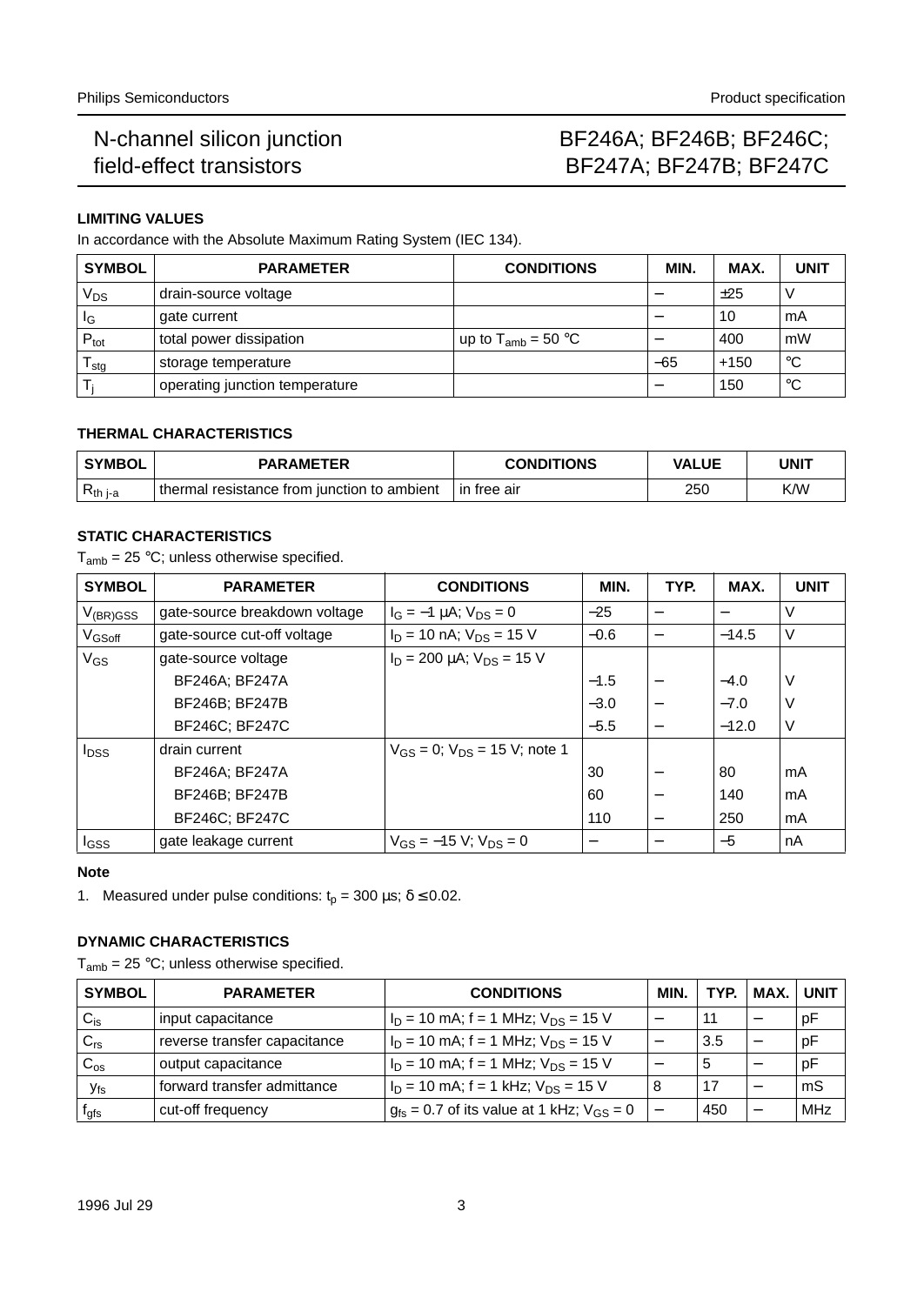# BF246A; BF246B; BF246C; BF247A; BF247B; BF247C

## **PACKAGE OUTLINE**